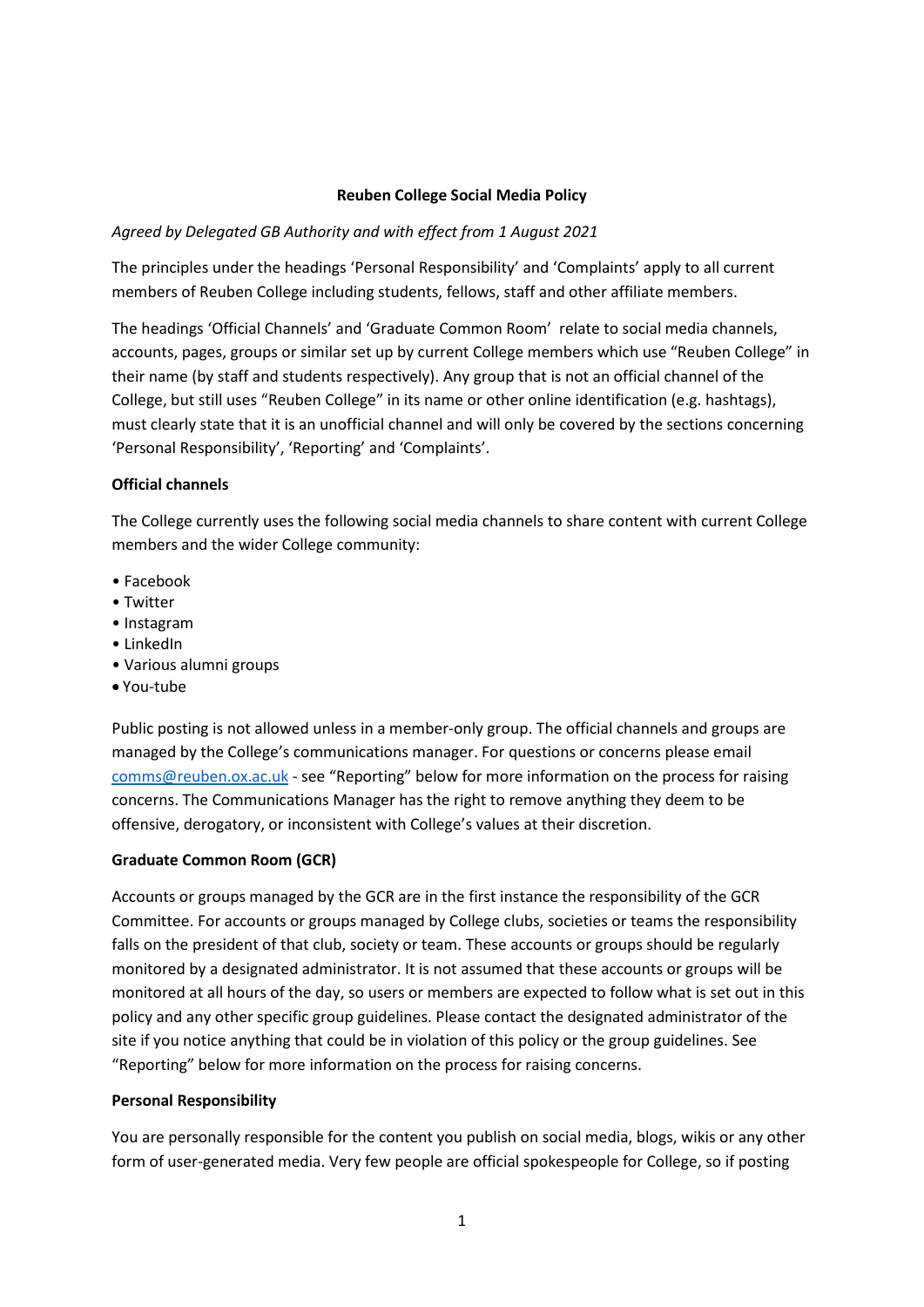content related to Reuben College, it has to be clear you are speaking for yourself and not for the College. Reuben is a heterogeneous community with diverse sensitivities. Please think carefully about whether your post might be misinterpreted.

Members should respect the different backgrounds, identities, and beliefs of other members, and the values of freedom of expression and academic debate which are at the heart of a thriving College and University community. Please show consideration to other members of the College community when interacting online. For anything that could constitute a welfare, diversity or equality issue, please contact the Welfare dean (welfare.dean@reuben.ox.ac.uk) or the College's Equality, Diversity and Inclusion Champion (edi.champion@reuben.ox.ac.uk).

Remember that future employers or academic institutions usually check an applicant's social media/online public comments before making employment or admissions decisions.

## **Reporting**

Anybody may report content on Official Channels, sites under the GCR's remit or on unofficial channels which is:

a) Offensive or derogatory relating to sex, gender reassignment, race, disability, sexual orientation, religion, belief or age;

b) Intentionally meant to hurt, offend or denigrate an individual, and/or;

c) Illegal under British Law

In the first instance this should be notified to the communications manager (for Official Channels), the designated GCR administrator (for accounts falling under the GCR's remit), or the administrator of the site (for unofficial channels). In each case this person (referred to going forward as the 'Administrator') will:

decide whether or not the post should be deleted and/or other action taken;

decide whether to seek advice from the Deans(s) and/or Senior Tutor;

record all such notifications (including taking a record of the content, e.g. by taking a screenshot) and actions taken; and

notify the reporter of their decision/actions as soon as possible.

When content is reported, Administrators are encouraged to lock posts from further commenting as a precaution, (and potentially) to avoid having to take further action. In deciding whether or not to delete posts the Administrator must balance the principles of this policy with the need to protect freedom of expression.

# **Complaints procedure**

Any member of College who wishes to challenge a decision of an Administrator under the previous section should record the post and then submit the record with a formal complaint to the Senior